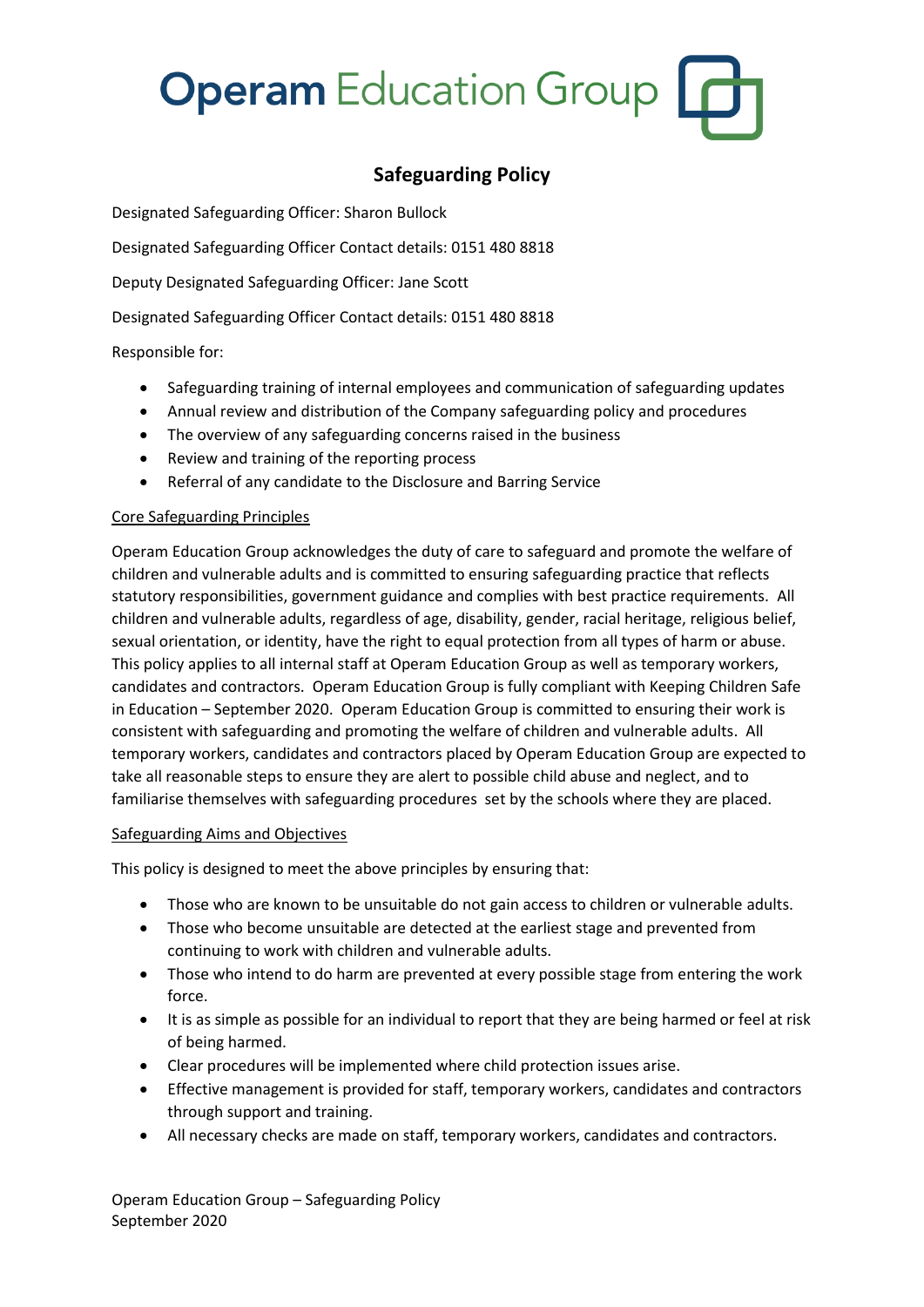- Operam Education Group stays up to date with developments on safeguarding best practice, reporting and auditing our safeguarding activities annually and reviewing and updating our policies and practices every 12 months.
- Those who are identified as being at risk of abuse are afforded every practicable protection by Operam Education Group and our subcontractors/partners.
- Operam Education Group will report any concerns regarding any individual, or any potential safeguarding situation that it becomes aware of as soon as practicable to the appropriate authority.
- Those we discover are being abused are afforded the relevant protection and assistance by the relevant bodies as soon as practicably possible.
- At an individual and collective level employees are involved in ensuring Safeguarding is embedded across our services to ensure a whole organisation approach so that individuals are adequately covered by this policy.

#### Recruitment and Selection Process

Operam Education Group are also committed to protecting children and vulnerable adults through a careful recruitment and selection process and guidance on appropriate behaviour. Operam Education Group's rigorous procedures ensure that any candidate found to have a history of unacceptable conduct or practice will not be placed. As part of our safeguarding policy, Operam Education Group will:

- Promote and prioritise the safety and wellbeing of children and vulnerable adults.
- Ensure all candidates undergo a full compliance process.
- Ensure everyone understands their roles and responsibilities in respect of safeguarding and is provided with appropriate learning opportunities to recognise, identify and respond to signs of abuse, neglect and other safeguarding concerns relating to children and vulnerable adults.
- Ensure appropriate action is taken in the event of incidents/concerns of abuse and support provided to the individual/s who raise or disclose the concern.
- Ensure that confidential, detailed and accurate records of all safeguarding concerns are maintained and securely stored.
- Prevent the engagement of unsuitable individuals.
- Ensure robust safeguarding arrangements and procedures are in operation.

This policy will be widely promoted and is mandatory for everyone involved in Operam Education Group. Failure to comply with this policy and the company's safeguarding procedures will be addressed without delay and may result in disciplinary action.

Through our induction process, Operam Education are committed to ensuring that all temporary workers, candidates and contractors, understand the different forms of abuse that some children may experience and the signs and symptoms of such abuse. Operam Education Group require that all candidates that work with children and young people carry out the on-line child protection training level 1 and 2, to help them not only identify but also act upon any form of abuse that they may identify.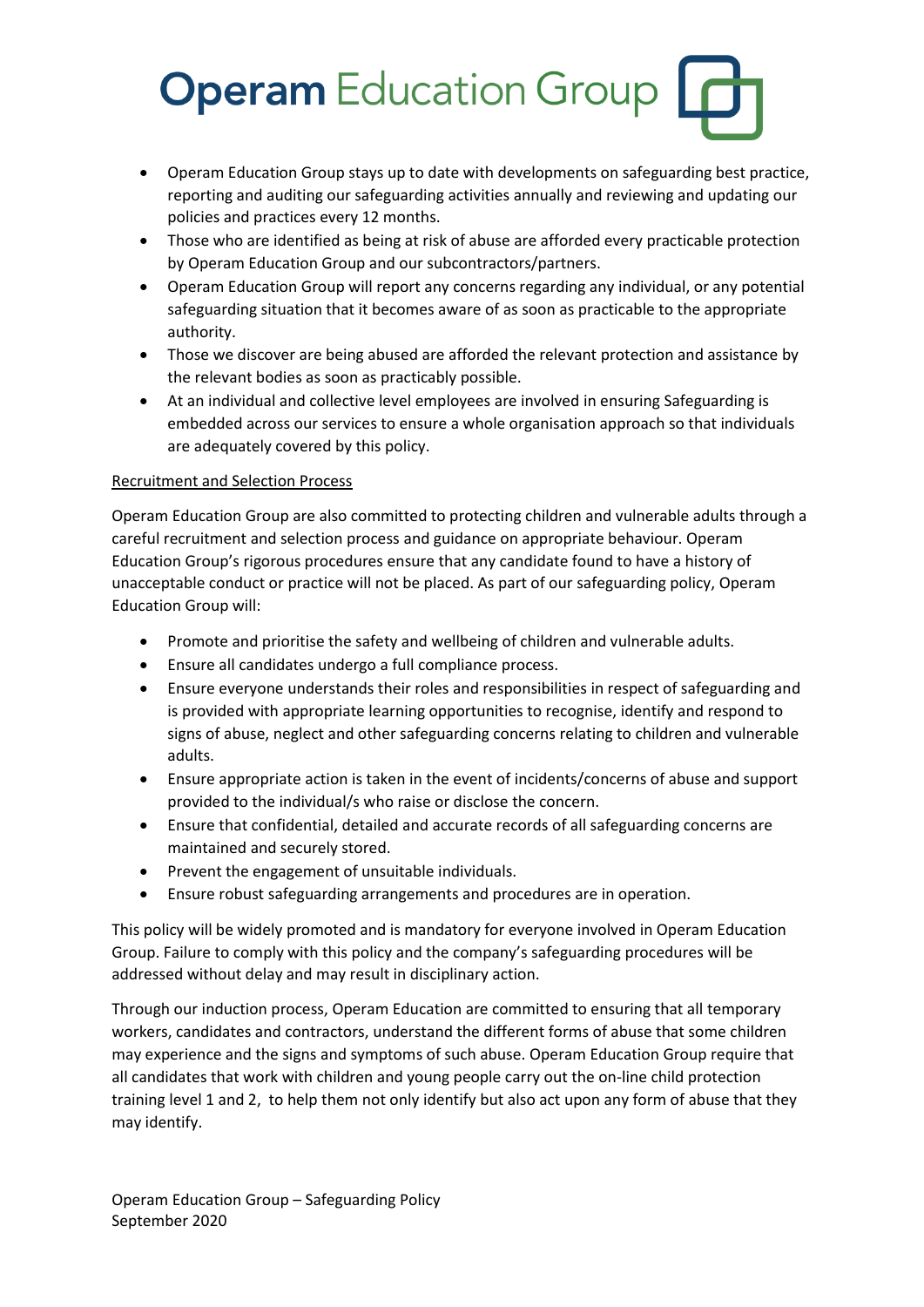There are four types of abuse which can cause long term damage to a child or young person. These are defined below:

**Physical Abuse**: May involve hitting, shaking, throwing, poisoning, burning, or scalding, drowning, suffocating, or otherwise causing physical harm to a child. Physical harm may also be caused when a parent/carer fabricates the symptoms of, or deliberately induces illness in a child.

**Emotional Abuse:** Is the persistent emotional maltreatment of a child such as to cause severe and persistent adverse effects on the child's emotional development. It may involve conveying to children that they are worthless or unloved, inadequate, or valued only in so far as they meet the needs of another person. It may include not giving the child opportunities to express their views, deliberately silencing them or "making fun" of what they say or how they communicate. It may feature age or developmentally inappropriate expectations being imposed on children. These may include interactions that are beyond the child's developmental capability, as well as overprotection and limitation of exploration and learning, or preventing the child participating in normal social interaction. It may involve seeing or hearing the ill-treatment of another. It may involve serious bullying, (including cyber- bullying) causing children frequently to feel frightened or in danger, or the exploitation or corruption of children. Some level of emotional abuse is involved in all types of maltreatment of a child, though it may occur alone.

**Sexual Abuse**: Involves forcing or enticing a child or young person to take part in sexual activities, not necessarily involving a high level of violence, whether or not the child is aware of what is happening. The activities may involve physical contact, including assault by penetration (for example, rape or oral sex) or non- penetrative acts such as masturbation, kissing, rubbing and touching outside of clothing They may include non-contact activities, such as involving children in looking at, or in the production of, sexual online images, watching sexual activities, or encouraging children to behave in sexually inappropriate ways, or grooming a child in preparation for abuse (including via the internet).

Sexual abuse is not solely perpetrated by adult males. Women can also commit acts of sexual abuse, as can other children.

**Neglect**: Is the persistent failure to meet a child's basic physical and/or psychological needs, likely to result in the serious impairment of the child's health or development. Neglect may occur during pregnancy as a result of maternal substance abuse. It may also include neglect of, or unresponsiveness to, a child's basic emotional needs.

Possible signs of abuse include:

- Unexplained or suspicious injuries such as bruising cuts or burns, particularly if situated on a part of the body not normally prone to such injuries or the explanation of the cause of the injury is does not seem right.
- The child discloses abuse or describes what appears to be an abusive act.
- Someone else (child or adult) expresses concern about the welfare of another child.
- Unexplained change in behaviour such as withdrawal, or sudden outbursts of temper.
- Inappropriate sexual awareness or sexually explicit behaviour.
- Distrust of adults, particularly those with whom a close relationship would normally be expected.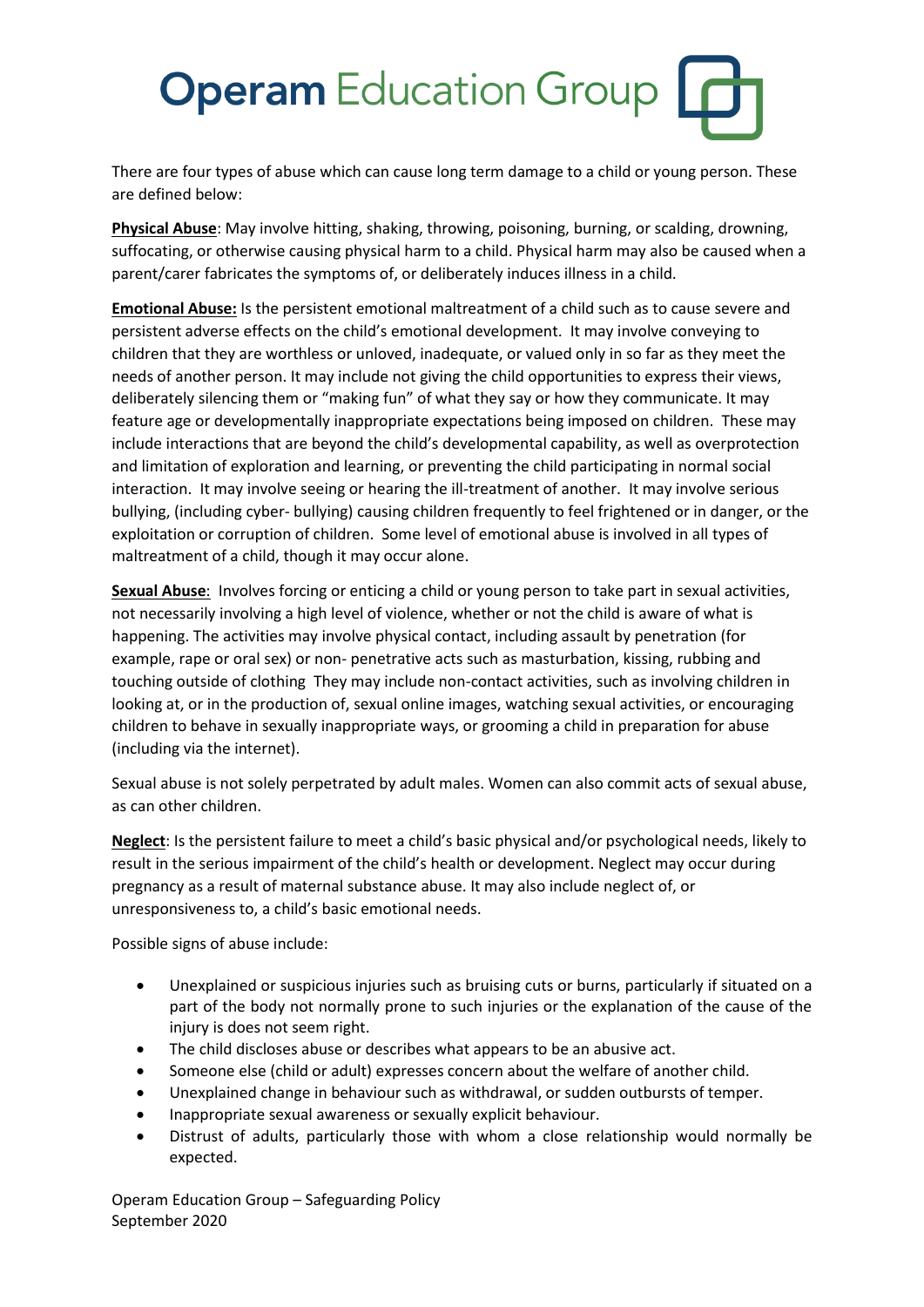- Difficulty in making friends.
- Eating disorders, depression, self-harm, or suicide attempts.

#### **Radicalisation and recognising signs**

Individuals can be drawn towards the process of radicalisation in a number of ways, many of which may overlap. When we talk about 'vulnerability' or 'susceptibility' within this context we mean individuals who, because of their circumstance, experiences or state of mind can be led towards a terrorist ideology.

The following list of potential vulnerabilities is not exhaustive and all or none may be present in individual cases of concern. It is important to stress that there may be no direct evidence of criminal behaviour. Remember that safeguarding vulnerable people from radicalisation is no different to safeguarding them from other forms of potential harm.

Operam Education Group extends its commitment to Safeguarding of Adults, defining this as protecting the health, wellbeing and human rights of adults at risk, enabling them to live safely, free from abuse and neglect.

Through our induction of staff, temporary workers, candidates and contractors, our policy highlights the awareness of the types of abuse associated to vulnerable adults:

**Physical Assault**. Hitting, slapping, punching, kicking, hair-pulling, biting, pushing, rough handling, scalding and burning ,physical punishments ,inappropriate or unlawful use of restraint, making someone purposefully uncomfortable (e.g. opening a window and removing blankets)Involuntary isolation or confinement, misuse of medication (e.g. over-sedation),forcible feeding or withholding food, unauthorised restraint, restricting movement (e.g. tying someone to a chair). **Phycological Abuse:** Enforced social isolation, preventing someone accessing services, educational and social opportunities and seeing friends, removing mobility or communication aids or intentionally leaving someone unattended when they need assistance, preventing someone from meeting their religious and cultural needs, preventing the expression of choice and opinion, failure to respect privacy, preventing stimulation, meaningful occupation or activities, intimidation, coercion, harassment, use of threats, humiliation ,bullying, swearing or verbal abuse, addressing a person in a patronising or infantilising way, threats of harm or abandonment, cyber bullying. **Sexual Abuse:** Rape, attempted rape or sexual assault, inappropriate touch anywhere, nonconsensual masturbation of either or both persons, non- consensual sexual penetration or attempted penetration of the vagina, anus or mouth, any sexual activity that the person lacks the capacity to consent to, inappropriate looking, sexual teasing or innuendo or sexual harassment, sexual photography or forced use of pornography or witnessing of sexual acts, indecent exposure. **Financial and Material:** Theft of money or possessions, fraud, scamming, preventing a person from accessing their own money, benefits or assets, employees taking a loan from a person using the service, undue pressure, duress, threat or undue influence put on the person in connection with loans, wills, property, inheritance or financial transactions, arranging less care than is needed to save money to maximise inheritance, denying assistance to manage/monitor financial affairs, denying assistance to access benefits, misuse of personal allowance in a care home, misuse of benefits or direct payments in a family home, someone moving into a person's home and living rent free without agreement or under duress, false representation, using another person's bank account, cards or documents, exploitation of a person's money or assets, e.g. unauthorised use of a car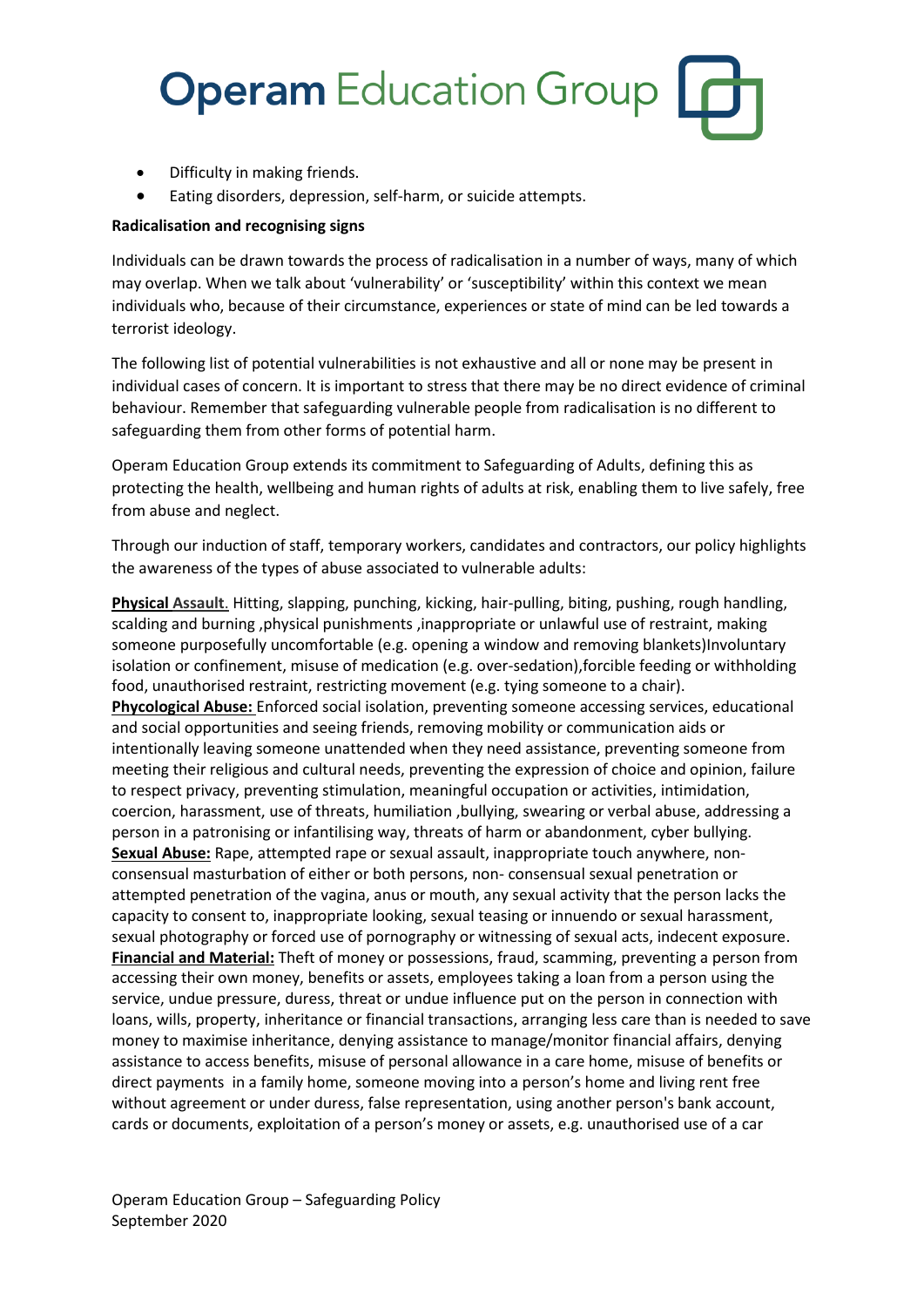Misuse of a power of attorney, deputy, appoint ship or other legal authority, rogue trading  $-e.g.$ unnecessary or overpriced property repairs and failure to carry out agreed repairs or poor workmanship.

**Neglect and Acts of Omission:** Failure to provide or allow access to food, shelter, clothing, heating, stimulation and activity, personal or medical care, Providing care in a way that the person dislikes Failure to administer medication as prescribed, refusal of access to visitors

Not taking account of individuals' cultural, religious or ethnic needs, not taking account of educational, social and recreational needs, ignoring or isolating the person

Preventing the person from making their own decisions, preventing access to glasses, hearing aids, dentures, etc. failure to ensure privacy and dignity.

**Self – Neglect:** Lack of self-care to an extent that it threatens personal health and safety, neglecting to care for one's personal hygiene, health or surroundings, inability to avoid self-harm Failure to seek help or access services to meet health and social care needs, inability or unwillingness to manage one's personal affairs.

**Organisation and Institutional Abuse:** Discouraging visits or the involvement of relatives or friends, run-down or overcrowded establishment, authoritarian management or rigid regimes, lack of leadership and supervision, insufficient staff or high turnover resulting in poor quality care, abusive and disrespectful attitudes towards people using the service, inappropriate use of restraints, lack of respect for dignity and privacy, failure to manage residents with abusive behaviour, not providing adequate food and drink, or assistance with eating, not offering choice or promoting independence, misuse of medication, failure to provide care with dentures, spectacles or hearing aids, not taking account of individuals' cultural, religious or ethnic needs, failure to respond to abuse appropriately, interference with personal correspondence or communication, failure to respond to complaints **Modern Slavery:** Human trafficking, forced labour, domestic servitude, sexual exploitation, such as escort work, prostitution and pornography, debt bondage – being forced to work to pay off debts that realistically they never will be able to.

**Discriminatory Abuse:** unequal treatment based on age, disability, gender reassignment, marriage and civil partnership, pregnancy and maternity, race, religion and belief, sex or sexual orientation (known as **'protected [characteristics'](https://www.equalityhumanrights.com/en/equality-act/protected-characteristics) under the Equality Act 2010**),verbal abuse, derogatory remarks or inappropriate use of language related to a protected characteristic, denying access to communication aids, not allowing access to an interpreter, signer or lip-reader, harassment or deliberate exclusion on the grounds of a protected characteristic, denying basic rights to healthcare, education, employment and criminal justice relating to a protected characteristic, substandard service provision relating to a protected characteristic.

**Domestic Abuse:** Domestic violence or abuse can be characterised by any of the indicators of abuse outlined in this briefing relating to: psychological, physical sexual, financial, emotional.

Operam Education Group's Policy recognises the 6 principals that underpin Adult Safeguarding and ensures that all staff and temporary workers, candidates and contractors are made aware of these in order to enhance their understanding of their 'Duty of Care'.

- Empowerment
- Protection
- Proportionality
- Accountability
- Partnership
- Prevention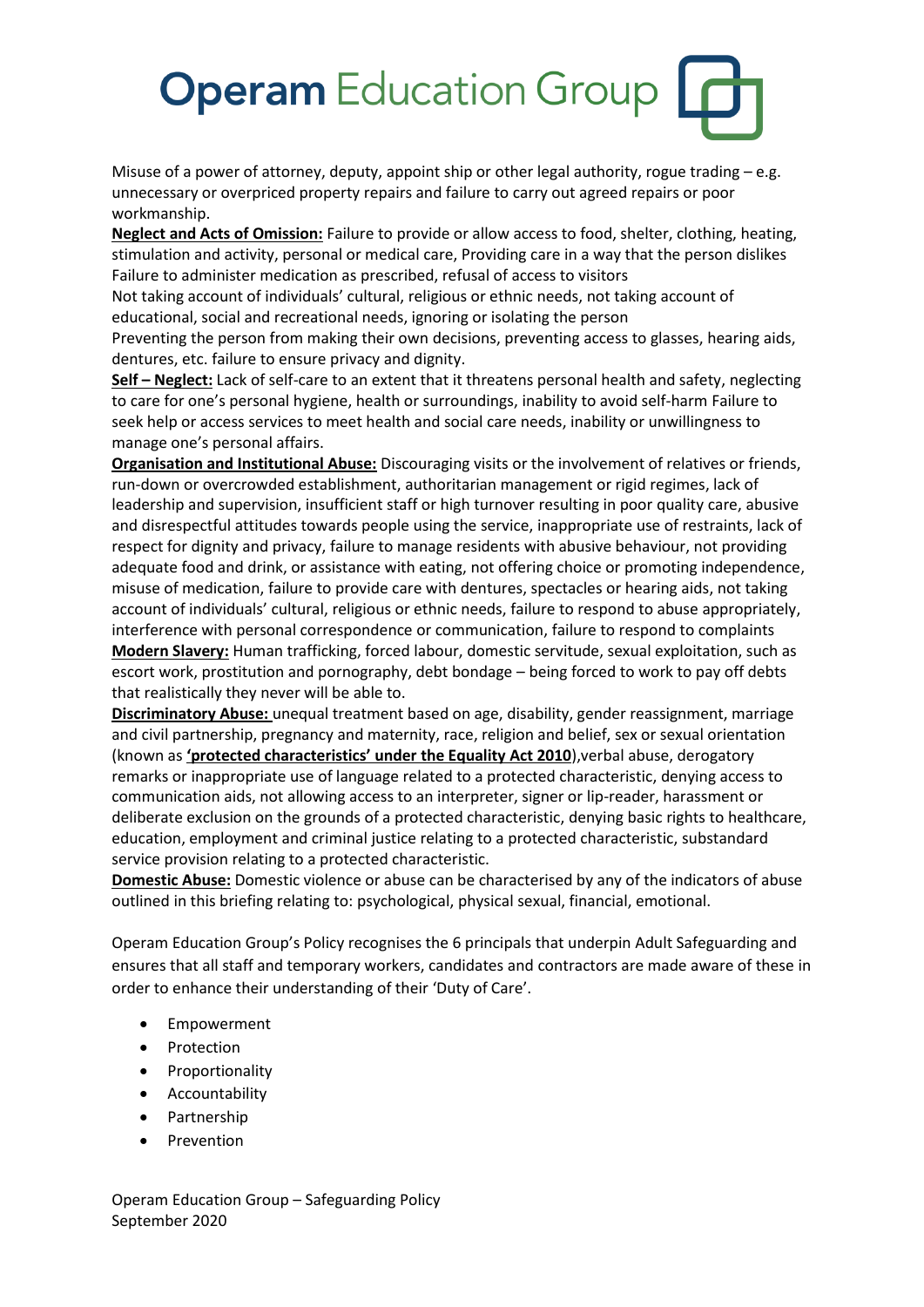Operam Education's Safeguarding Policy also adopts the 9 areas of wellbeing that are highlighted in the Care Act 2014 and through communication ensures that all employees and temporary workers, candidates and contractors are aware of the statutory guidance that the Act presents:

- personal dignity (including treatment of the individual with respect)
- physical and mental health and emotional wellbeing
- protection from abuse and neglect
- control by the individual over their day-to-day life (including over care and support provided and the way they are provided)
- participation in work, education, training or recreation
- social and economic wellbeing
- domestic, family and personal domains
- suitability of the individual's living accommodation
- the individual's contribution to society

#### Additional information and support

Departmental advice What to Do if You Are Worried a Child is Being Abused - Advice for Practitioners provides more information on understanding and identifying abuse and neglect. Examples of potential indicators of abuse and neglect are highlighted throughout the advice and will be particularly helpful for school and college staff. The NSPCC website also provides useful additional information on abuse and neglect and what to look out for.

#### Responsibilities

All staff, temporary workers, candidates and contractors placed on assignment are responsible for supporting safe behaviour and have responsibility to follow the guidance laid out in this policy and related policies, and to pass on any welfare concerns using the required procedures. We expect all staff, temporary workers, candidates and contractors to promote good practice by being an excellent role model; contributing to discussions about safeguarding; and to positively involve people in developing safe practices. All staff, temporary workers, candidates and contractors should: Read, understand, accept and act in accordance with this policy.

- Be vigilant and follow professional codes of conduct to maintain professional boundaries.
- Report any concerns or disclosures related to the protection and safety of children and vulnerable adults.
- Undertake mandatory child protection and vulnerable adult training and awareness sessions where provided.
- Help educate learners, including children, young people and adults in matters of keeping safe, and acting as a good role model. All staff, temporary workers, candidates and contractors working through Operam Education Group are expected to keep children safe by contributing to:
- Providing a safe learning environment.
- Identifying children who are suffering or likely to suffer significant harm and taking the appropriate action with the aim of making sure they are kept safe at home and in the education setting.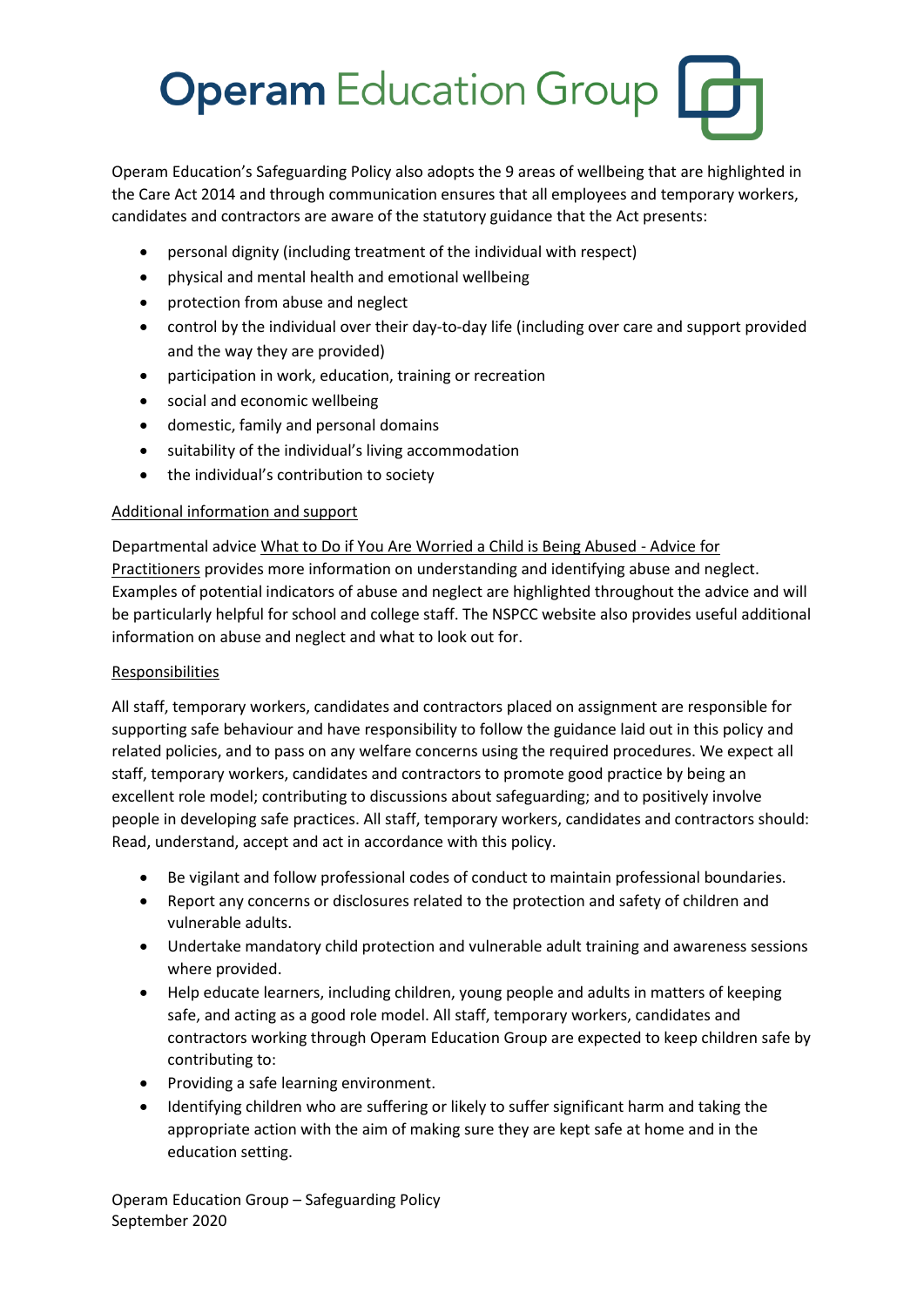- Making a note and reporting to the designated member of staff any major incident, or signals which give cause for suspicion or concern. It is the candidate's responsibility to adhere to the specific guidelines set out in each Schools own safeguarding policy.
- Under no circumstance should a candidate intervene on his or her own.

#### The Reporting Process

Passing on a safeguarding concern, however small it may be, needs to be done as soon as possible, allowing the nominated child protection lead to alert children's social care or the police should they decide a referral is needed.

Through our induction, all staff, temporary workers, candidates and contractors are advised of their commitment to safeguarding and if they recognise any concern they must respond, report and record.

#### Step 1

- Initially talk to a child/young person about what you are observing. It is okay to ask questions, *for example: "I've noticed that you don't appear yourself today, is everything okay?* But never use leading questions
- Listen carefully to what the young person has to say and take it seriously. Act at all times towards the child as if you believe what they are saying.
- It is not the responsibility of groups to investigate incidences of suspected child abuse but to gather information and refer only.
- Always explain to children and young people that any information they have given will have to be shared with others, if this indicates they and or other children are at risk of harm.
- Record what was said as soon as possible after any disclosure; the person who receives the allegation or has the concern should complete a safeguarding concern form and if needed a body map. All forms should be completed in full and signed and dated. Confidentiality is required.

#### Step 2

- Immediately report the concern to the Named Lead Designated Officer at the school. They will report the concern to the Lead Authority Designated Office (LADO) or the Police. A decision on a referral will be made.
- It is the decision of the Named Lead Designated Officer at the school to decide if parents or carers need to be informed about any referral to Children and Young people's Social Care, taking into account that the decision would place the child at an increased risk of harm.

#### Local Authority Designated Officer – LADO

In accordance with Working Together (2018), where an organisation has received an allegation that a member of staff who works with children has:

- behaved in a way that has harmed a child or may have harmed a child.
- possibly committed a criminal offence against or related to a child; or
- behaved towards a child or children in a way that indicates they may pose a risk of harm to children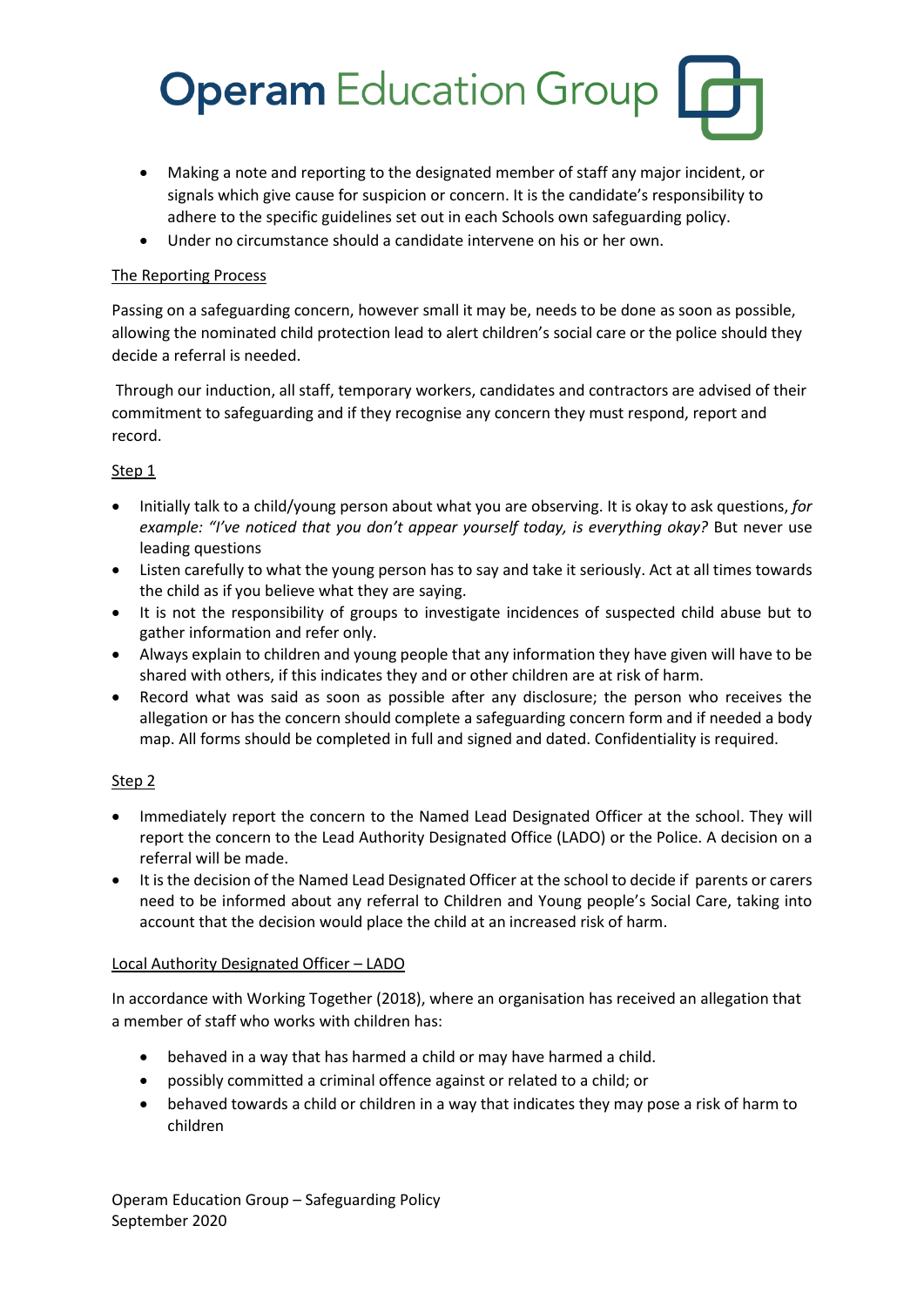A referral should be sent to the Local Authority Designated Officer (LADO) within one working day, giving as much detail as possible.

Step 3

#### Duty to make a referral to the Disclosure and Barring Service -DBS

Where there is evidence that anyone has harmed, or poses a risk of harm, to a child or vulnerable adult, there is a legal duty on Operam Education Group to report that person to the Disclosure and Barring Service using their guidance. Available here https://www.gov.uk/guidance/making-barringreferrals-to-thedbs. The DBS has statutory authority to bar a person from working in regulated activity with children and/or vulnerable adults in the UK.

Referral to the DBS will also be made if the person resigns prior to an investigation being carried out or reaching its conclusion. If the accused person resigns, or ceases to provide their services, this should not prevent an allegation being followed up in accordance with this guidance.

Operam Education Group will not make any compromise/settlement agreement in the case of a person deemed unsuitable to work with children. Any such agreement which contained a condition of not referring the case to the DBS would constitute a criminal offence.

Anyone who is concerned about a child's or vulnerable adult's welfare or who believe that a child or vulnerable adult may be at risk of abuse should pass any information to the DBS or other appropriate authority as soon as possible and no longer than 24 hours after the initial concern.

Operam Education Group will make clients and candidates aware of the Safeguarding Policy through:

- The interview with the candidate
- Displayed on the website
- Displayed in each branch

All staff, temporary workers, candidates and contractors must be aware that they have a professional duty to share information with other recruitment businesses in order to safeguard children and vulnerable adults. The public interest in safeguarding children and vulnerable adults may override confidentiality interests. However, information will be shared on a need to know basis only, as judged by Operam Education Group.